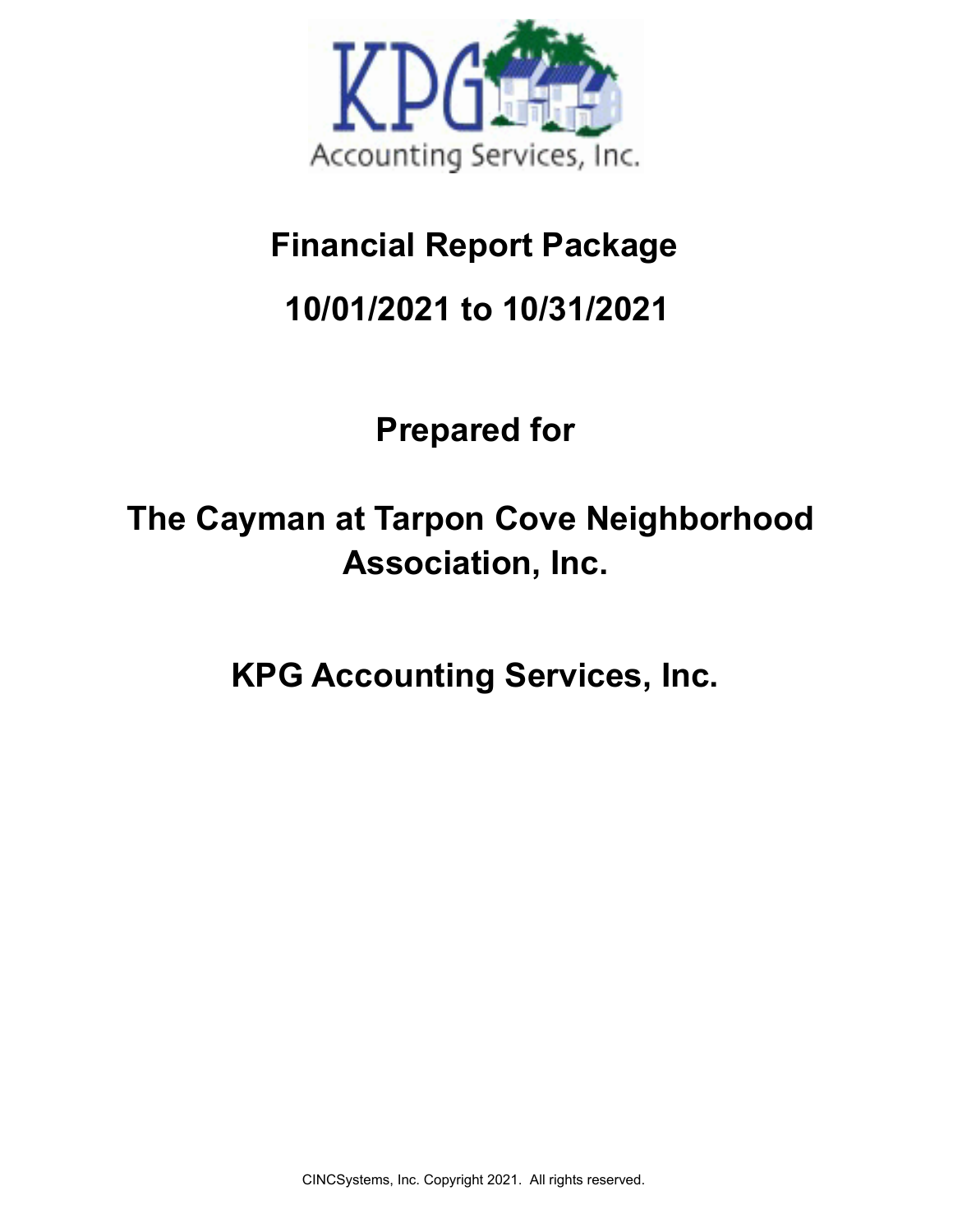

### **Balance Sheet - Comparative - Operating Date:** Date:

The Cayman at Tarpon Cove Neighborhood Association, Inc. End Date: 10/31/2021

**1 Time: 9:31 am 11/27/2021 Page:**

|                                             | Current<br>Balance at<br>10/31/2021 |            | <b>Prior Month</b><br>Balance at<br>09/30/2021 |             | Change |            |
|---------------------------------------------|-------------------------------------|------------|------------------------------------------------|-------------|--------|------------|
| <b>Assets</b>                               |                                     |            |                                                |             |        |            |
| <b>CASH - OPERATING</b>                     |                                     |            |                                                |             |        |            |
| 10-1001-00-00<br>IBERIA OP - 5788           | \$                                  |            | \$                                             | 7,645.15    | \$     | (7,645.15) |
| 10-1010-00-00<br><b>VNB OP 3484</b>         |                                     | 57,360.15  |                                                | 57,500.00   |        | (139.85)   |
| <b>Total CASH - OPERATING:</b>              |                                     | 57,360.15  | \$                                             | 65,145.15   | \$     | (7,785.00) |
| <b>CURRENT ASSETS</b>                       |                                     |            |                                                |             |        |            |
| 14-1400-00-00<br><b>Accounts Receivable</b> |                                     | 3,346.00   | \$                                             | 50.00       | \$     | 3,296.00   |
| <b>Total CURRENT ASSETS:</b>                | \$                                  | 3,346.00   | \$                                             | 50.00       | \$     | 3,296.00   |
| <b>Total Assets:</b>                        |                                     | 60,706.15  | S                                              | 65,195.15   | S      | (4,489.00) |
| <b>Liabilities &amp; Equity</b>             |                                     |            |                                                |             |        |            |
| <b>CURRENT LIABILITIES</b>                  |                                     |            |                                                |             |        |            |
| 20-2000-00-00<br><b>Accounts Payable</b>    | \$                                  | 14.40      | \$                                             |             | \$     | 14.40      |
| 20-2015-00-00<br><b>PPD Maint Fees</b>      |                                     | 1,051.79   |                                                | 6,018.79    |        | (4,967.00) |
| <b>Total CURRENT LIABILITIES:</b>           | \$                                  | 1,066.19   | \$                                             | 6,018.79    | \$     | (4,952.60) |
| <b>EQUITY</b>                               |                                     |            |                                                |             |        |            |
| 30-3900-00-00<br><b>Retained Earnings</b>   | \$                                  | 61,386.52  | \$                                             | 61,386.52   | \$     |            |
| <b>Total EQUITY:</b>                        |                                     | 61,386.52  | \$                                             | 61,386.52   | \$     |            |
| Net Income / (Loss)                         |                                     | (1,746.56) | \$                                             | (2, 210.16) | \$     | 463.60     |
| <b>Total Liabilities &amp; Equity:</b>      | \$                                  | 60,706.15  | \$                                             | 65,195.15   | \$     | (4,489.00) |

CINCSystems, Inc. Copyright 2021. All rights reserved.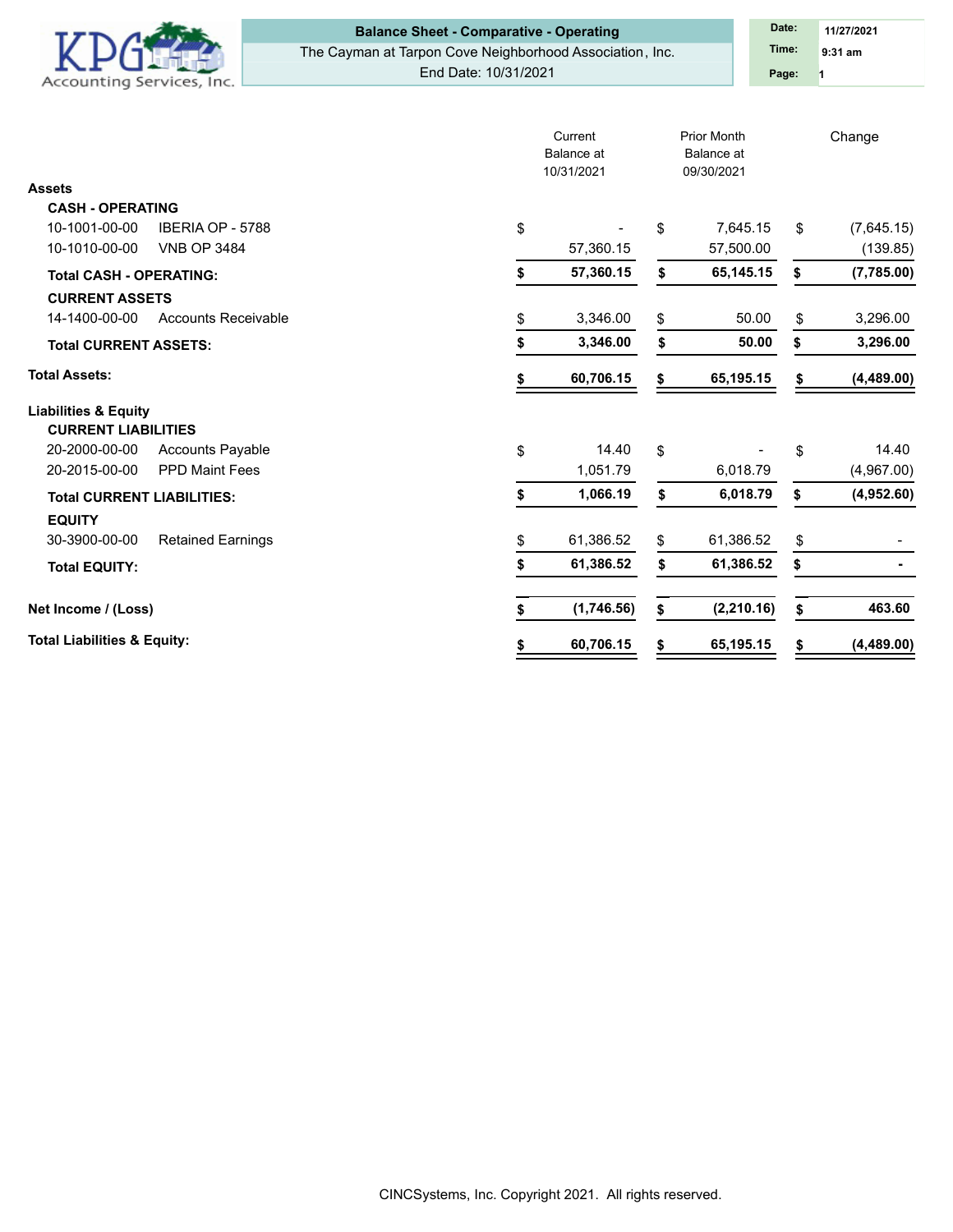

### **Balance Sheet - Comparative - Reserve <b>Date:** Date:

The Cayman at Tarpon Cove Neighborhood Association, Inc.

End Date: 10/31/2021

**2 Time: 9:31 am 11/27/2021 Page:**

### **Assets**

| мээсіэ                                 |                                  |    |            |    |                |    |            |  |
|----------------------------------------|----------------------------------|----|------------|----|----------------|----|------------|--|
| <b>CASH - RESERVE</b>                  |                                  |    |            |    |                |    |            |  |
| 12-1201-00-00                          | <b>IBERIA RSV - 5796</b>         | \$ |            | \$ | 3,854.03       | \$ | (3,854.03) |  |
| 12-1210-00-00                          | <b>VNB RSV 1629</b>              |    | 102,512.03 |    | 92,502.20      |    | 10,009.83  |  |
| <b>Total CASH - RESERVE:</b>           |                                  |    | 102,512.03 |    | 96,356.23      |    | 6,155.80   |  |
| Total Assets:                          |                                  |    | 102,512.03 |    | 96,356.23      |    | 6,155.80   |  |
| <b>Liabilities &amp; Equity</b>        |                                  |    |            |    |                |    |            |  |
| <b>RESERVE FUNDS</b>                   |                                  |    |            |    |                |    |            |  |
| 25-2502-00-00                          | RSV - Unallocated Interest       | \$ | 897.97     | \$ | 886.92         | \$ | 11.05      |  |
| 25-3002-00-00                          | RSV - Painting                   |    | 70,566.58  |    | 67,599.58      |    | 2,967.00   |  |
| 25-3003-00-00                          | RSV - Roof Cleaning              |    | 12,700.25  |    | 10,563.50      |    | 2,136.75   |  |
| 25-3004-00-00                          | RSV - Gutter/ Fascia Cleaning    |    | 1,236.00   |    | 927.00         |    | 309.00     |  |
| 25-3005-00-00                          | RSV - Mailboxes                  |    | 9,449.78   |    | 8,717.78       |    | 732.00     |  |
| 25-3008-00-00                          | RSV - Driveway/Sidewalk Cleaning |    | 7,661.45   |    | 7,661.45       |    |            |  |
| <b>Total RESERVE FUNDS:</b>            |                                  |    | 102,512.03 | S  | 96,356.23      | S  | 6,155.80   |  |
| Net Income / (Loss)                    |                                  |    |            | S  | $\blacksquare$ |    |            |  |
| <b>Total Liabilities &amp; Equity:</b> |                                  | \$ | 102,512.03 | \$ | 96,356.23      | \$ | 6,155.80   |  |